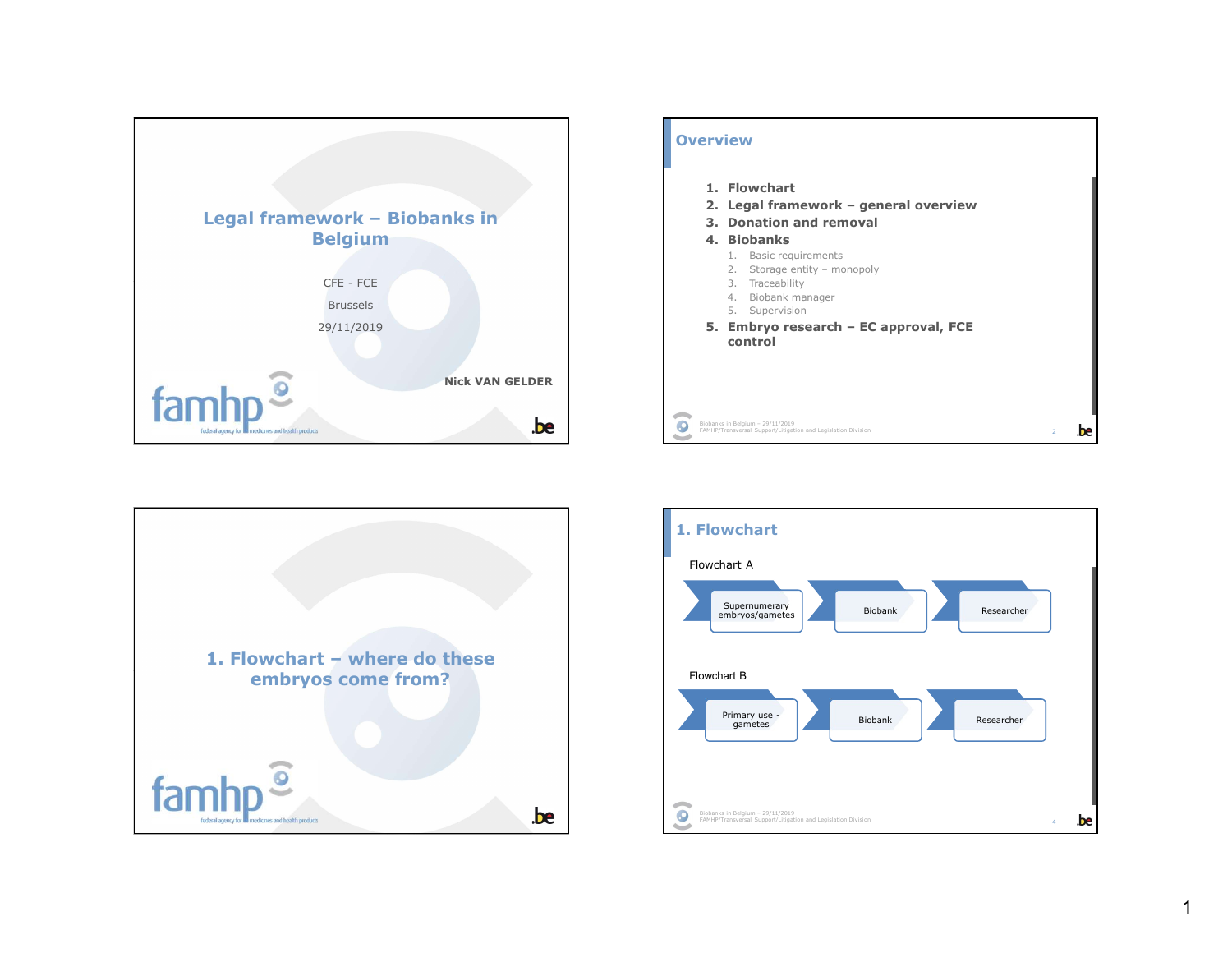





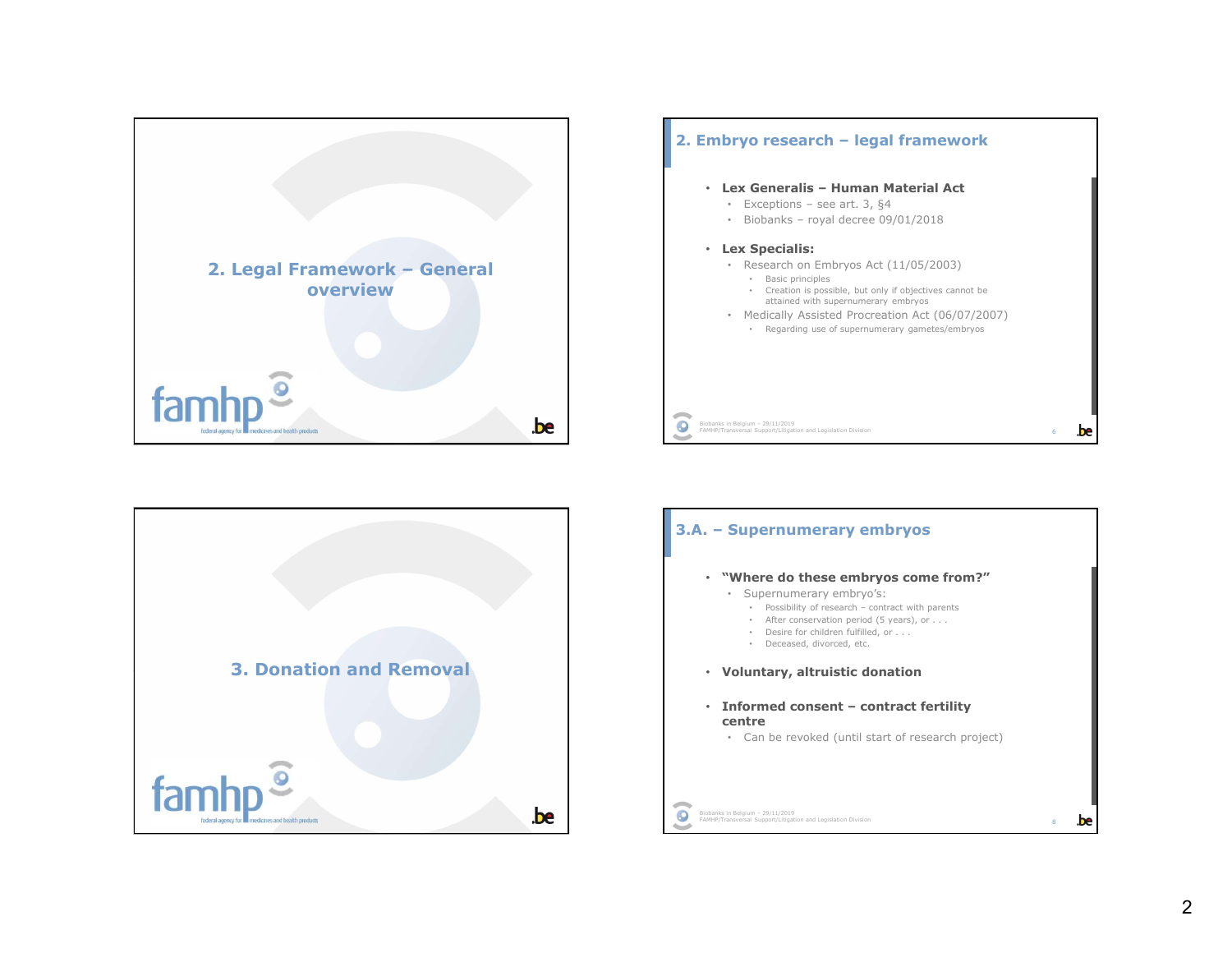





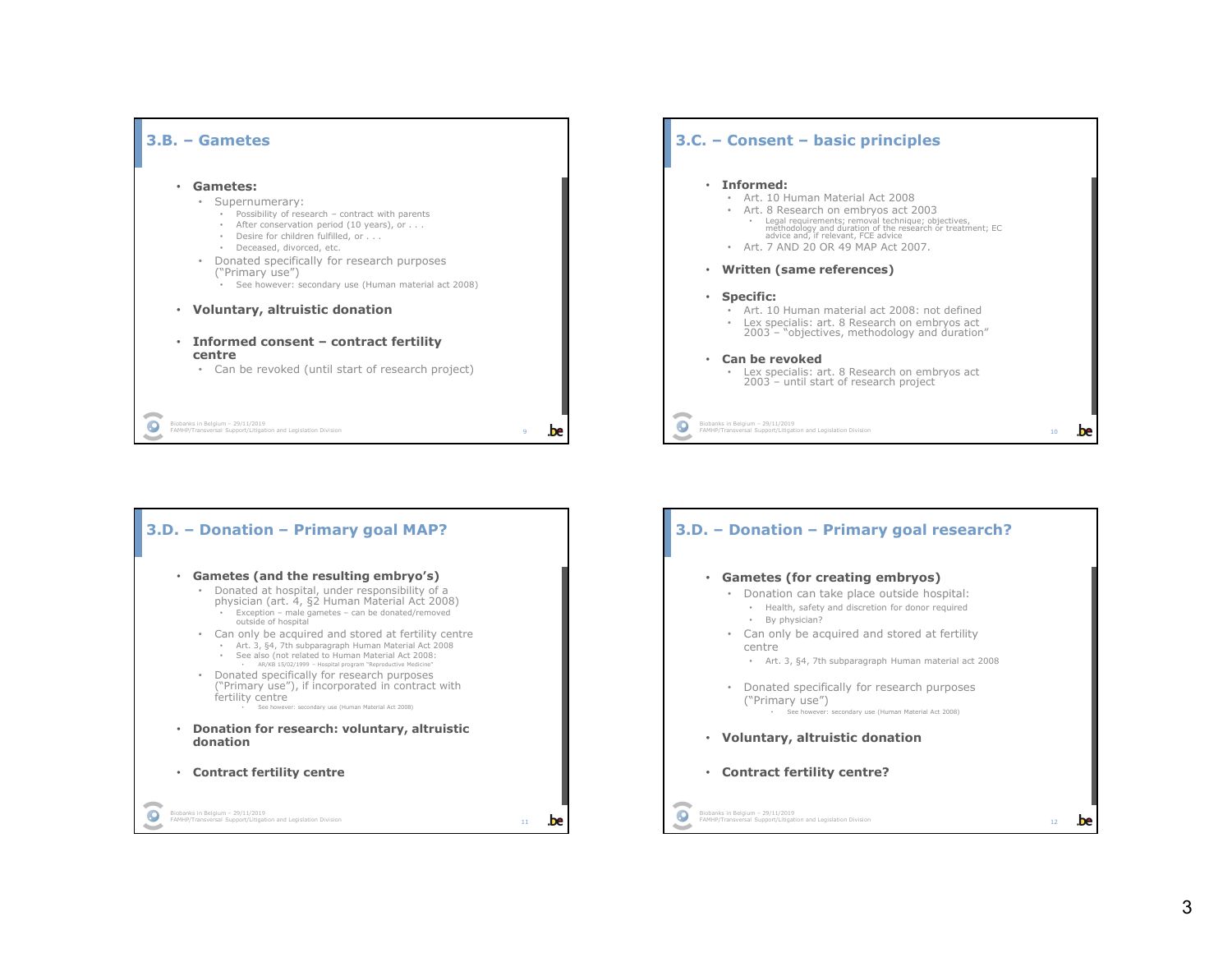



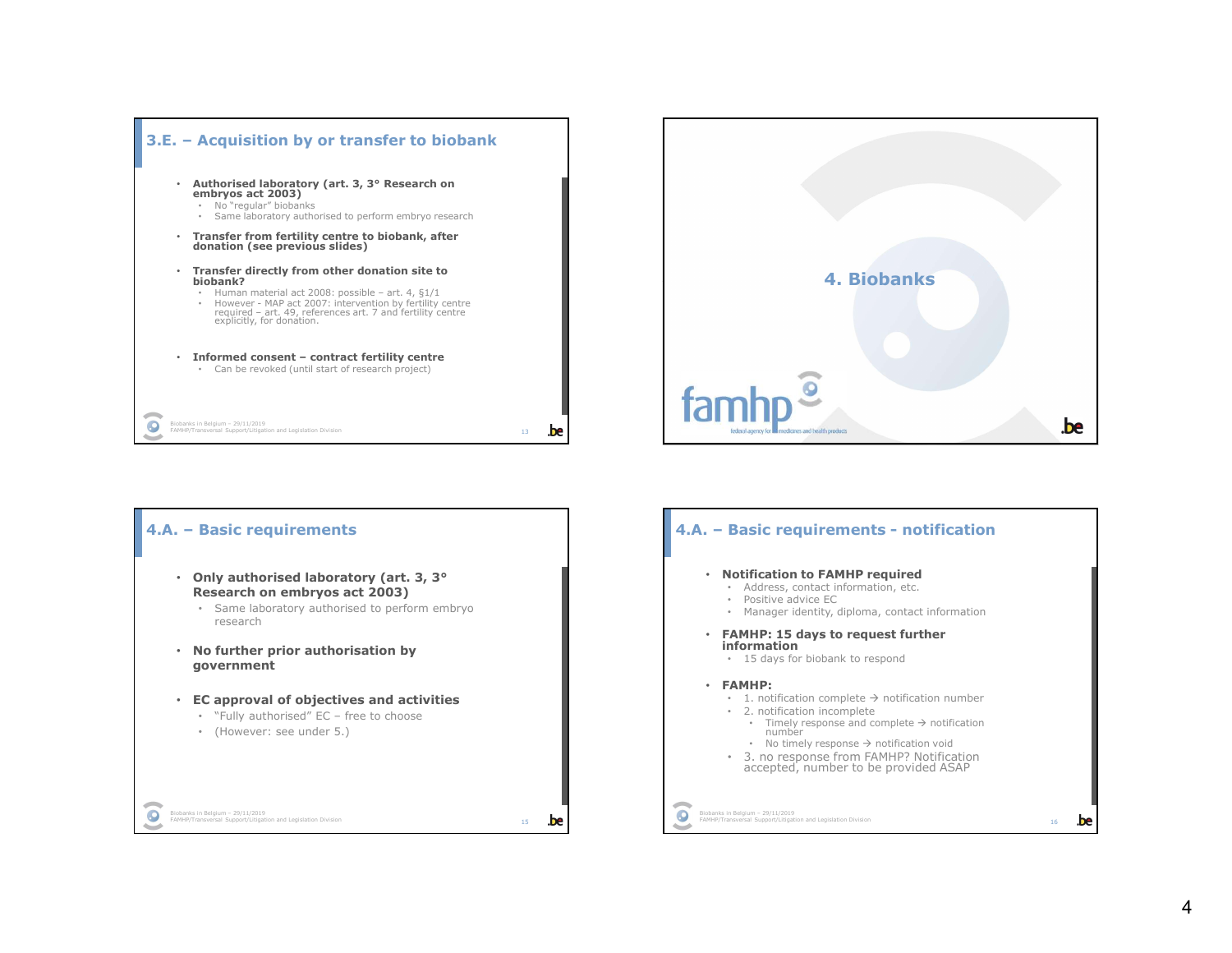

### 4.B. Monopoly for storage

### Applicable to all human bodily material

- Stored or used in Belgium
- Acquired and transferred outside of Belgium

# 1. Monopoly for storage<br>
19 Biobanks for used in Belgium<br>
Stored or used in Belgium<br>
Acquired and transferred outside of Belgium<br> **4** Biobank<br>
Art  $A_1$  S2<br>
Art  $A_2$  S2<br>
Further application: art. 8, 51, 5° - 7°; art. 8, No direct transfer from hospital (or other location) to non-BE Biobank **.B. Monopoly for storage**<br> **Applicable to all human bodily material**<br>
• Stored or used in Belgium<br>
• Acquired and transferred outside of Belgium<br> **No direct transfer from hospital (or other location) to**<br> **non-BE Biobank Formularity in the California Control of the California Control of the California Control of Belgium**<br> **•** Stored or used in Belgium<br> **No direct transferred** outside of Belgium<br> **No direct transfer from hospital (or othe**

- Art. 4, §2
- 

# No direct transfer from non-BE Biobank to researcher

**Example 18**<br>FAMHP/Transversal Support/Legislation and Litigation Division<br>18<br>**18** 

### 4.C. Traceability

### Principle:

 $\bullet$ 

- Material can be traced from donor(s) to end-user (researcher)
- Requires coding/pseudonymisation
- Non-traceable material possible –(post-donation traceability nevertheless required)
	- Only for research purposes
	-

### 4.D. Manager

- Physician
- 20 Biobana Control (1988)<br>
20 **December Andre Control (1988)**<br>
20 **December Control (Exception :** pharmacist in case of non-traceable material)<br>
20 **Exception:**<br>
20 **Exception:**<br>
20 **Exception:**<br>
20 **Exception:**<br>
20 **E Manager (beheerder/gestionnaire)**<br>
• Physician<br>
• (Exception: pharmacist in case of non-traceable material)<br>
• Traceability (if applicable)<br>
• Compliance with consent<br>
– Contract with end-user<br>
• Compliance with EC-approv • (Exception: pharmacist in case of non-traceable material)

### Manager ensures

- Traceability (if applicable)
- Compliance with consent
- Contract with end-user
- Compliance with EC-approval

Biobanks for embryo research – 29/11/2019<br>FAMHP/Transversal Support/Legislation and Litigation Division

5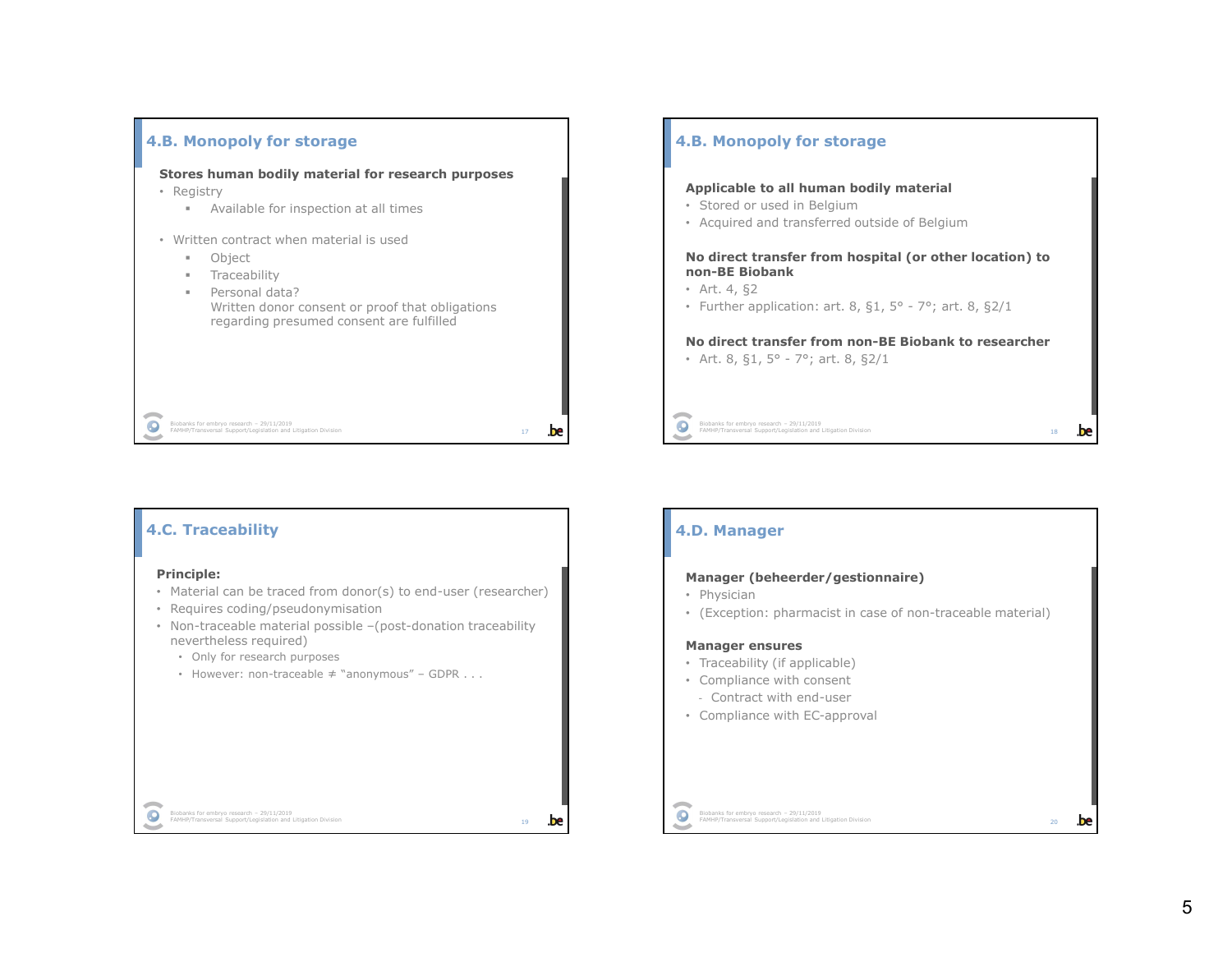



### Requires contract, must entail:

- Scope of the research project (link with consent/activities biobank)
- Traceability assurance and responsibilities
- Personal data? Appropriate technical/organizational measures
- (Other biobank? "coded copy" of the consent form)

### Framework agreement possible, if:

- Researcher/end user contractually obligated to abide by the terms of this framework agreement;
- Entails, in general, the types of research for which the material may be used;
- Manager verifies, before distribution, specific project (consent, objectives)

### Biobanks for embryo research – 29/11/2019<br>FAMHP/Transversal Support/Legislation and Litigation Division

 $\bullet$ 

### 5.A. End user/researcher

### Receives material from biobank

- Can store and use material
- Must adhere to contract

### No indefinite storage

• Would become a biobank

### End of research project

- Material is returned
- Material is destroyed

## Biobanks for embryo research – 29/11/2019<br>FAMHP/Transversal Support/Legislation and Litigation Division<br>24

## 6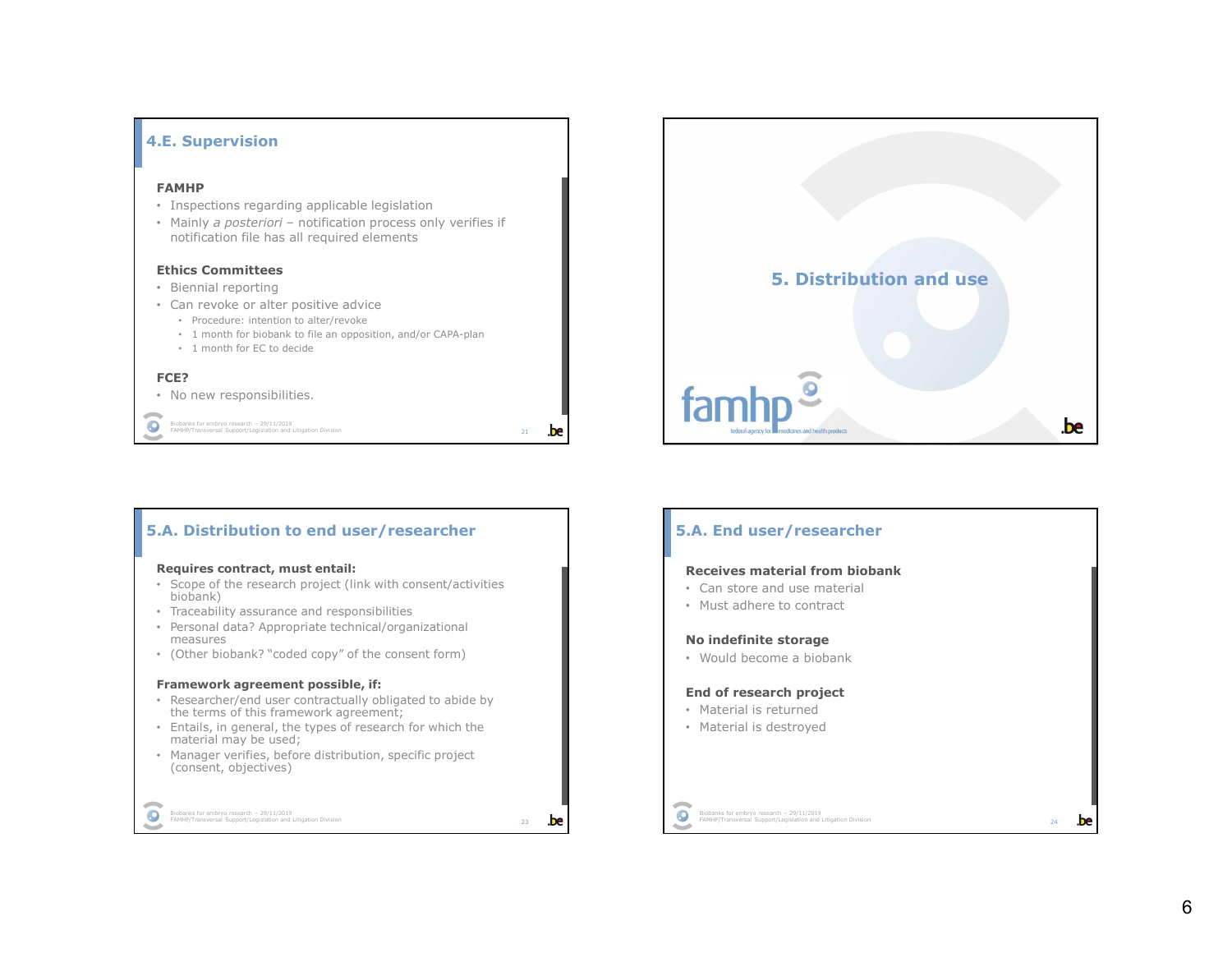

### 5.B. In practice

Biobanks for embryo research – 29/11/2019<br>FAMHP/Transversal Support/Legislation and Litigation Division<br>26

- Conduct research on embryos
- 

# Research on embryos act laboratories can:<br>
Conduct research on embryos<br>
Conduct research on embryos<br>
Most likely: supplementary administrative tasks for<br>
Most likely: supplementary administrative tasks for **B. In practice**<br> **Only art. 3, 3° Research on embryos act laboratories can:**<br>
• Conduct research on embryos<br>
• Maintain a biobank<br>
Most likely: supplementary administrative tasks for<br> **Most likely: supplementary administr B. In practice**<br> **Only art. 3, 3° Research on embryos act laboratories can:**<br>
• Conduct research on embryos<br>
• Maintain a biobank<br> **Most likely: supplementary administrative tasks for<br>
Iaboratory<br>
• New role: "biobank man** laboratory Formal Conditions, a state of the manager of the manager of the manager of the manager of the manager of the manager" with specific tasks.<br>
The manager of the manager of the manager" with specific tasks for the manager" wi